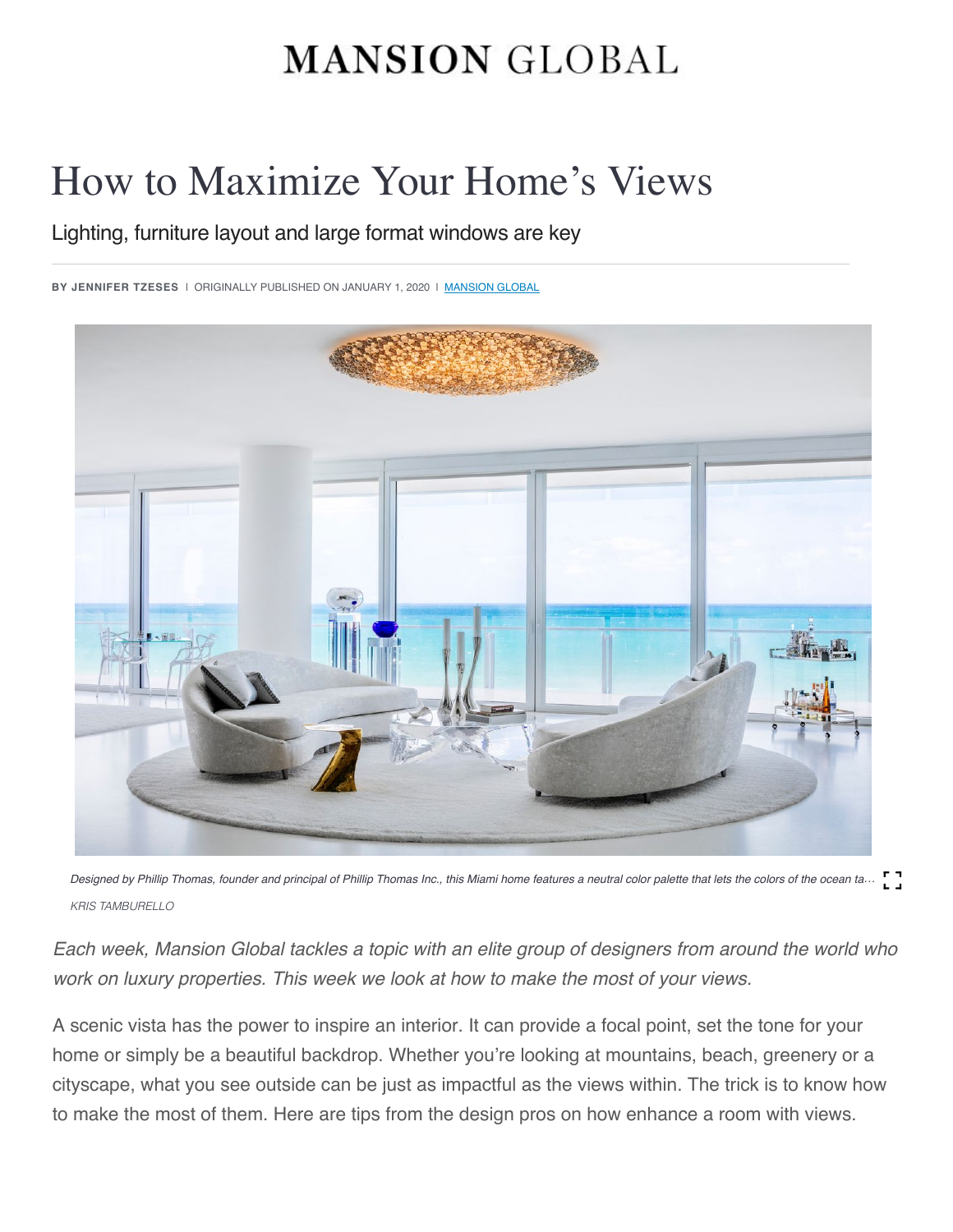### **Let the Views Inform Everything Else**

"I love indoor/outdoor living areas, especially in a home that has amazing views. One of my favorite ways to maximize a home's view is to install custom glass doors that fold open or slide all the way open. It's a great way to bring the outdoors inside and the indoors outside. It also makes a space feel larger and grander. Another great way to maximize a home's view is to strategically place windows that provide a 'wow' factor—floor-to-ceiling windows and solid glass walls can create a stunning visual effect that showcases the environment. Large balconies with glass enclosures can also help to maximize the effects of a home's view. If the home doesn't already have an amazing view, a great option is to create a peaceful backyard environment with beautiful olive or citrus trees, lush furniture, a gorgeous fire pit and/or a custom water feature.



Large screen doors create an easy indoor-outdoor flow and unobstructed views of the pool in a living room designed by Laura Brophy, principal designer of Laura Brophy Interiors. *Hugo Landa Garcia*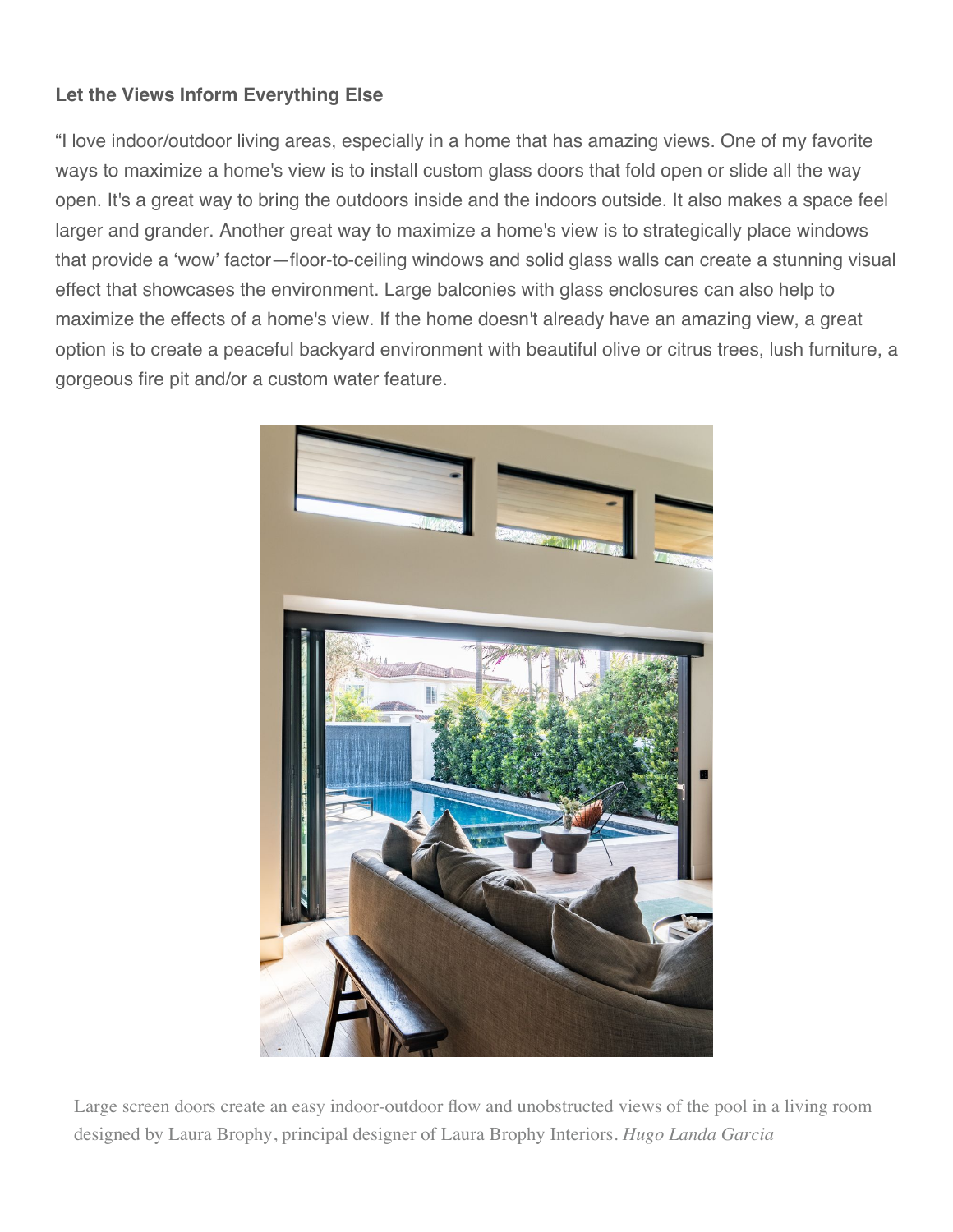"Placement of furniture is key, as is the scale of the furniture and decor. This should be the top priority for any room with a view. It is critical to take the orientation of the space and location of the view into consideration when space planning.

"I always look to the environment first for inspiration—the natural surroundings, landscaping and architecture. From there, I develop a color palette and build the design around that. The goal is to capture the essence of the view and to enhance the home's overall design.

"I'm a sucker for natural lighting; the more the better. I also love the ambiance of evening lighting candlelight, outdoor lanterns, chandeliers or pendants on dimmers; mood lighting that creates a cozy vibe."

# **— Laura Brophy, principal designer of Newport Beach, California-based Laura Brophy Interiors**

# **Orientation is Everything**

"Designing around a view is always a treat and should be a primary focal point. We love to bring the outdoors inside and let it take center stage. Most importantly, the house should be oriented to take full advantage of the view in as many rooms as possible. Using as many large-format windows and doors that have as few mullions as possible also helps to frame and maximize the view. … Window treatments should be minimal and not detract from the view."

"The furniture layout should also speak to the view with as much of the seating arrangement as possible facing it. Any furniture that is in front of a window should be low profile or easy to move. Swivel chairs are a great choice when you might want extra seating in the conversation areas—and they give you an easy option to swivel the chair around to face the view. Fabrics and finishes also play an important role in enhancing the view. We like to choose a neutral palette that echoes what you see outside. In the Hamptons (in New York), that usually means creams, beige, soft blues or greys.

"Lighting is always a key element. Layers of lighting are important, but make sure any hanging fixtures don't interrupt the view. Exterior landscape lighting is as important as interior lighting. Light a few trees with up lights or beautiful hanging lanterns, so that you can bring the outdoors in after dark year-round. There is nothing prettier than watching the snow fall while cozying up on a cold winter's night. A well-designed house can enjoy beautiful views and bring the outdoors in throughout the seasons."

**— Allison Babcock of Allison Babcock Design in Sag Harbor, New York**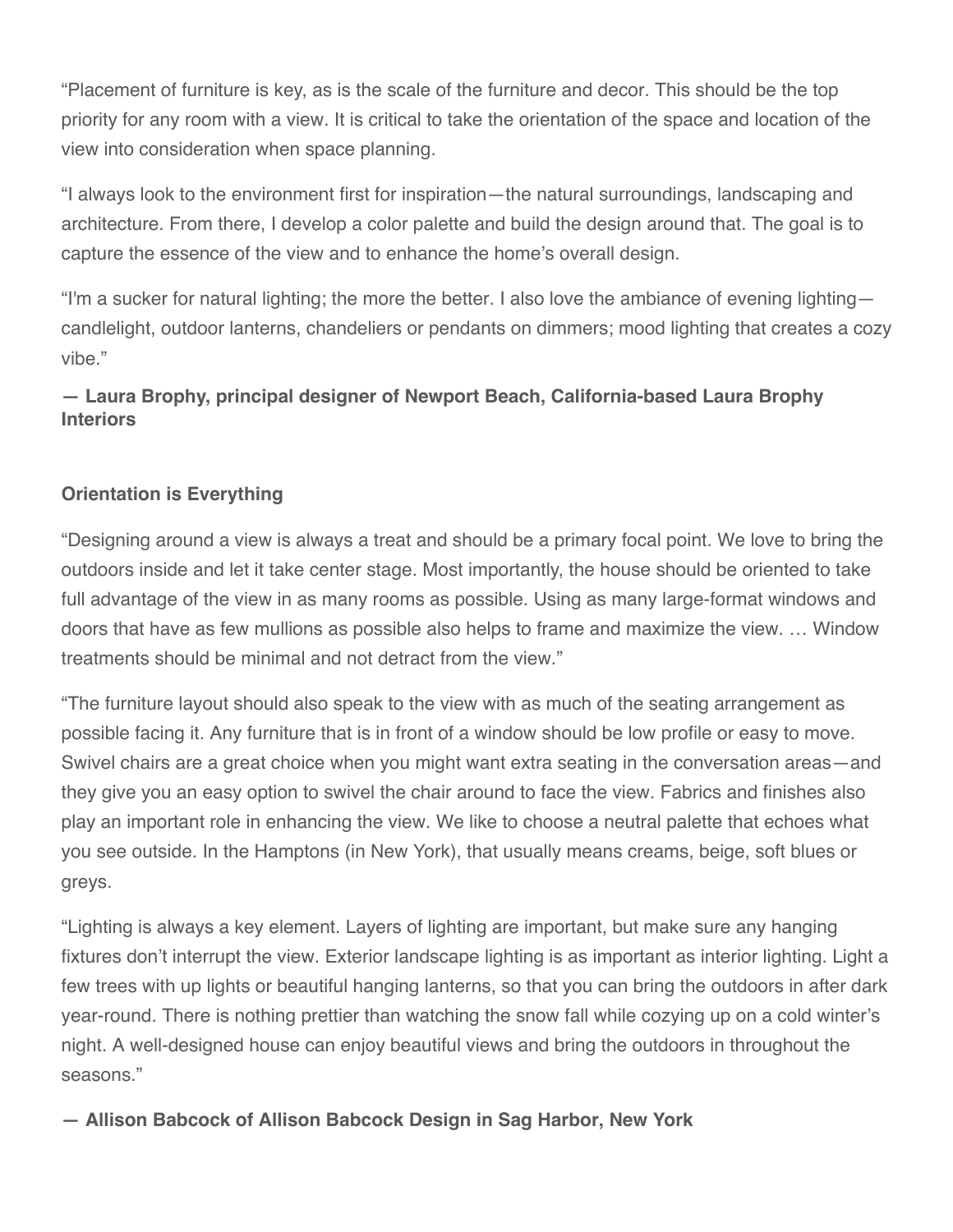#### **It's All in the Details**

"I am a big fan of mirrors in my work, particularly when I am trying to capture beauty inside and outside of my clients' homes. I particularly like mirrors near windows. Not only do they help to push natural light into a space, but they also help to amplify the landscape/view outside the house by allowing you to see straight ahead and from the sides.



Low-profile furniture keeps the spectacular views outside this waterfront home uninterrupted. The house was designed by Allison Babcock Design. *Tria Giovan Photography*

"Windows should be enhanced to draw attention to the beautiful vistas. For that reason, I often rely on window treatments or millwork to help frame and bring more attention to the view beyond the interiors.

"While your initial inclination would be to put the furniture directly in front of the view, sometimes the best views are achieved by creating moments within a space that draw your attention to the views. In my experience a beautiful view can be enhanced and appreciated in both a traditional or